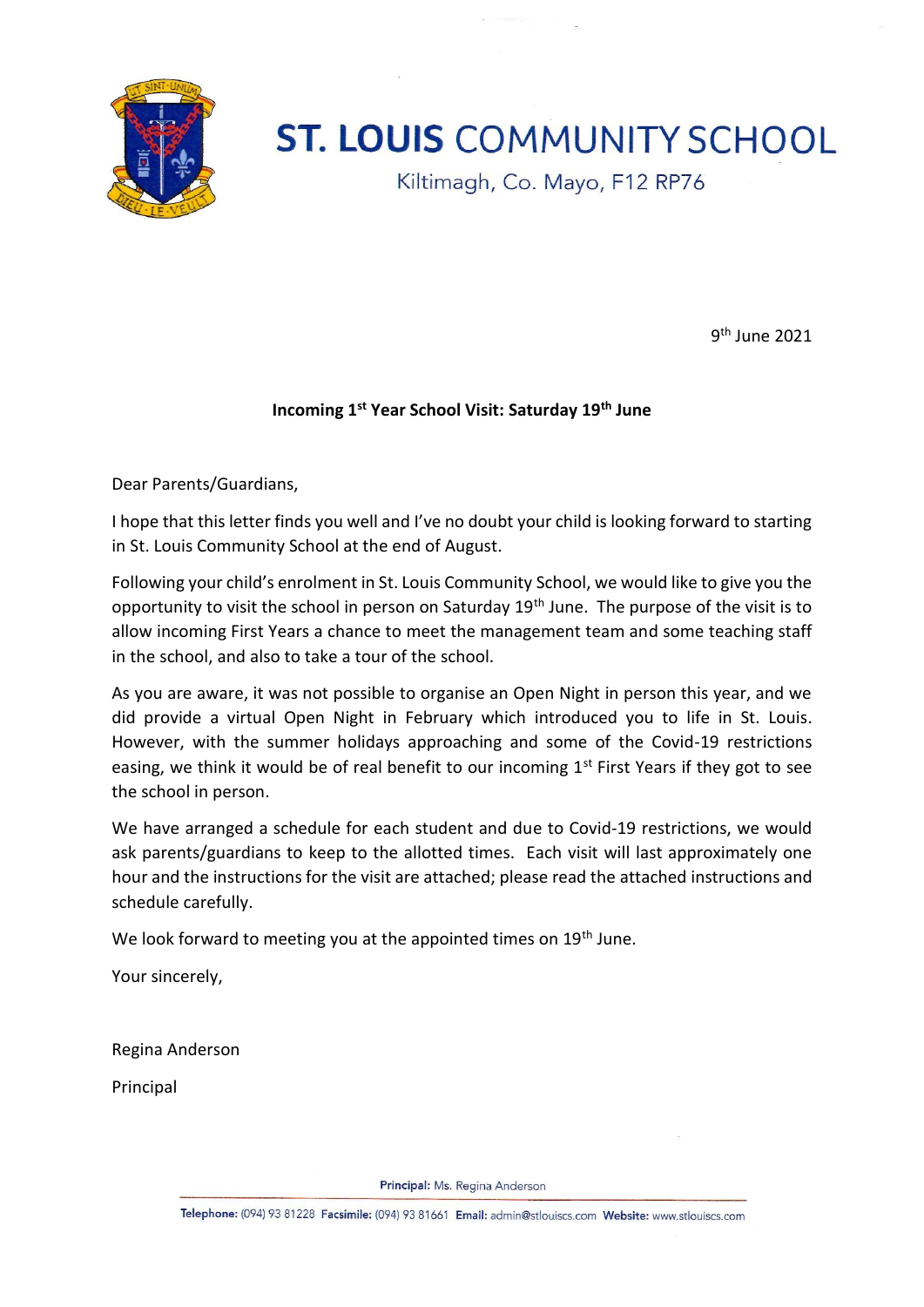

## **St. Louis Community School**

#### **Incoming 1st Years School Visit – 19th June 2021**

#### **Schedule**

|         | <b>School</b>                                                                                                                                                                                                                                                             | <b>Time</b>     |
|---------|---------------------------------------------------------------------------------------------------------------------------------------------------------------------------------------------------------------------------------------------------------------------------|-----------------|
| Group 1 | St. Aidan's N.S.<br>(Mr. Donnellan's class)                                                                                                                                                                                                                               | $9.30 - 10.30$  |
| Group 2 | St. Aidan's N.S.<br>(Ms. McHugh's class)                                                                                                                                                                                                                                  | $10.00 - 11.00$ |
| Group 3 | Knock N.S.<br>Craggagh N.S.                                                                                                                                                                                                                                               | $11.15 - 12.15$ |
| Group 4 | Barnacarroll N.S.<br>Midfield N.S.<br>Bohola N.S.<br>Barnacogue N.S.<br>Meelickmore N.S.                                                                                                                                                                                  | $11.45 - 12.45$ |
| Group 5 | Gaelscoil Uileog de Búrca<br>Scoil Muire, Claremorris<br>Meelick N.S.<br>St. Brigid's, Tooreen<br>St. Treasa, Kilkelly<br>Swinford N.S.<br>Lehinch N.S.<br>Foxford N.S.<br>Tavrane N.S.<br>Mayo Abbey N.S.<br>Scoil Iosa, Ballyhaunis<br>Aughamore N.S.<br>Cloonlyon N.S. | $12.30 - 1.30$  |